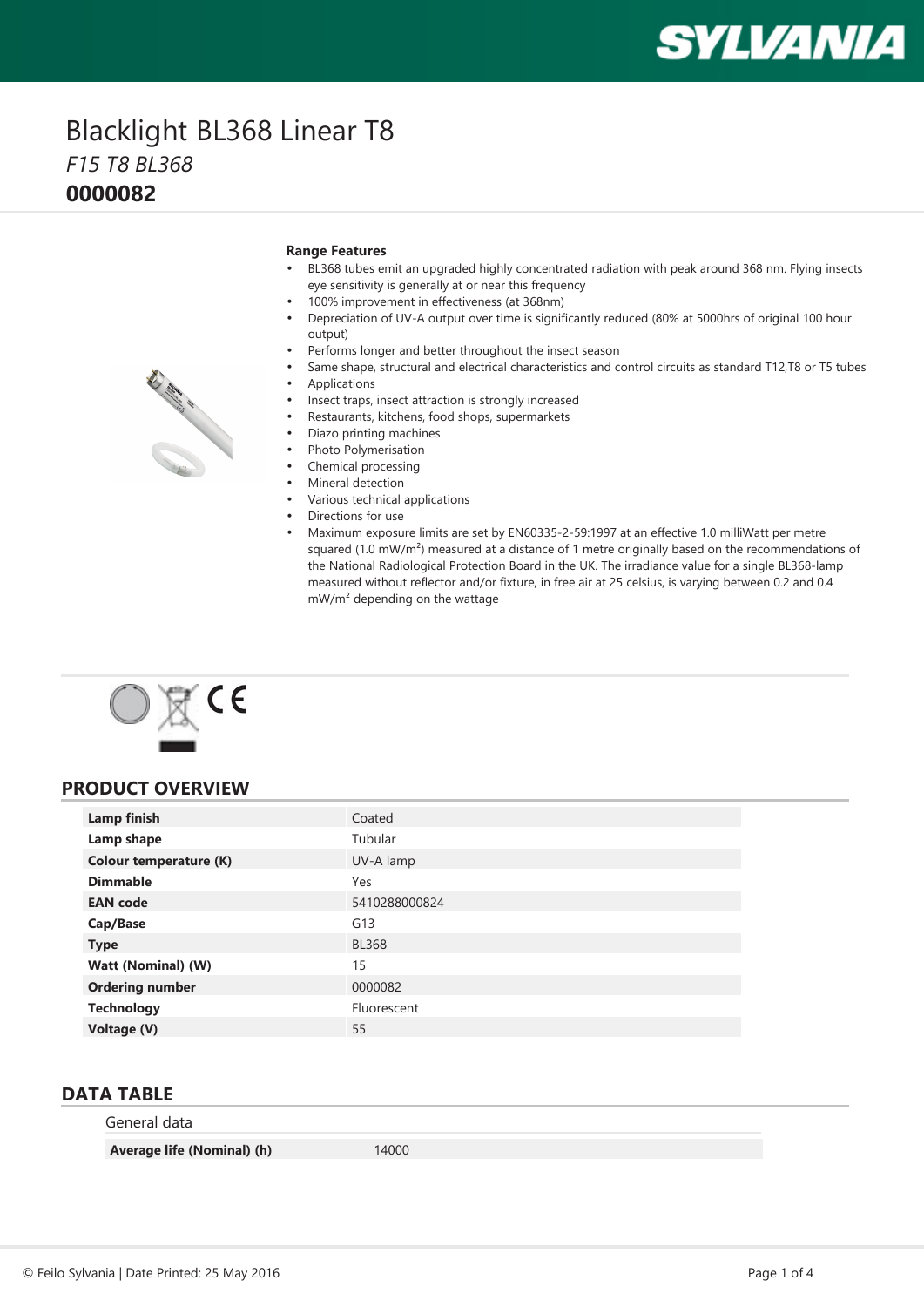

## Blacklight BL368 Linear T8 *F15 T8 BL368* **0000082**

| <b>Control gear required</b>  | Yes                                                                                                                                                                                                                                                                                                                                                                                                                                                                                                                                                                                                                                                                                                                                                                                                                                                                                                                                                                                                                                                                                                                                                                                                                                                                      |
|-------------------------------|--------------------------------------------------------------------------------------------------------------------------------------------------------------------------------------------------------------------------------------------------------------------------------------------------------------------------------------------------------------------------------------------------------------------------------------------------------------------------------------------------------------------------------------------------------------------------------------------------------------------------------------------------------------------------------------------------------------------------------------------------------------------------------------------------------------------------------------------------------------------------------------------------------------------------------------------------------------------------------------------------------------------------------------------------------------------------------------------------------------------------------------------------------------------------------------------------------------------------------------------------------------------------|
| Lamp finish                   | Coated                                                                                                                                                                                                                                                                                                                                                                                                                                                                                                                                                                                                                                                                                                                                                                                                                                                                                                                                                                                                                                                                                                                                                                                                                                                                   |
| Lamp shape                    | Tubular                                                                                                                                                                                                                                                                                                                                                                                                                                                                                                                                                                                                                                                                                                                                                                                                                                                                                                                                                                                                                                                                                                                                                                                                                                                                  |
| <b>Dimmable</b>               | Yes                                                                                                                                                                                                                                                                                                                                                                                                                                                                                                                                                                                                                                                                                                                                                                                                                                                                                                                                                                                                                                                                                                                                                                                                                                                                      |
| <b>EAN</b> code               | 5410288000824                                                                                                                                                                                                                                                                                                                                                                                                                                                                                                                                                                                                                                                                                                                                                                                                                                                                                                                                                                                                                                                                                                                                                                                                                                                            |
| <b>Fixture rating</b>         | Open                                                                                                                                                                                                                                                                                                                                                                                                                                                                                                                                                                                                                                                                                                                                                                                                                                                                                                                                                                                                                                                                                                                                                                                                                                                                     |
| <b>General application</b>    | Retail; Hospitality; Logistics and Industry; Museums; Education;<br>Office; Residential & Consumer                                                                                                                                                                                                                                                                                                                                                                                                                                                                                                                                                                                                                                                                                                                                                                                                                                                                                                                                                                                                                                                                                                                                                                       |
| <b>IEC Reference</b>          | <b>IEC 60081</b>                                                                                                                                                                                                                                                                                                                                                                                                                                                                                                                                                                                                                                                                                                                                                                                                                                                                                                                                                                                                                                                                                                                                                                                                                                                         |
| <b>IEC Reference 2</b>        | <b>IEC 61195</b>                                                                                                                                                                                                                                                                                                                                                                                                                                                                                                                                                                                                                                                                                                                                                                                                                                                                                                                                                                                                                                                                                                                                                                                                                                                         |
| <b>Intended purpose</b>       | Special lighting                                                                                                                                                                                                                                                                                                                                                                                                                                                                                                                                                                                                                                                                                                                                                                                                                                                                                                                                                                                                                                                                                                                                                                                                                                                         |
| Cap/Base                      | G13                                                                                                                                                                                                                                                                                                                                                                                                                                                                                                                                                                                                                                                                                                                                                                                                                                                                                                                                                                                                                                                                                                                                                                                                                                                                      |
| Lamp mercury content (mg)     | 10                                                                                                                                                                                                                                                                                                                                                                                                                                                                                                                                                                                                                                                                                                                                                                                                                                                                                                                                                                                                                                                                                                                                                                                                                                                                       |
| <b>Type</b>                   | <b>BL368</b>                                                                                                                                                                                                                                                                                                                                                                                                                                                                                                                                                                                                                                                                                                                                                                                                                                                                                                                                                                                                                                                                                                                                                                                                                                                             |
| <b>Ordering number</b>        | 0000082                                                                                                                                                                                                                                                                                                                                                                                                                                                                                                                                                                                                                                                                                                                                                                                                                                                                                                                                                                                                                                                                                                                                                                                                                                                                  |
| <b>Range features</b>         | BL368 tubes emit an upgraded highly concentrated radiation with<br>peak around 368 nm. Flying insects eye sensitivity is generally at<br>or near this frequency<br>100% improvement in effectiveness (at 368nm)<br>Depreciation of UV-A output over time is significantly reduced<br>(80% at 5000hrs of original 100 hour output)<br>Performs longer and better throughout the insect season<br>Same shape, structural and electrical characteristics and control<br>circuits as standard T12,T8 or T5 tubes<br>Applications<br>Insect traps, insect attraction is strongly increased<br>Restaurants, kitchens, food shops, supermarkets<br>Diazo printing machines<br>Photo Polymerisation<br>Chemical processing<br>Mineral detection<br>Various technical applications<br>Directions for use<br>Maximum exposure limits are set by EN60335-2-59:1997 at an<br>effective 1.0 milliWatt per metre squared (1.0 mW/m <sup>2</sup> ) measured<br>at a distance of 1 metre originally based on the recommendations<br>of the National Radiological Protection Board in the UK. The<br>irradiance value for a single BL368-lamp measured without<br>reflector and/or fixture, in free air at 25 celsius, is varying between<br>0.2 and 0.4 $mW/m2$ depending on the wattage |
| <b>Product name</b>           | F15 T8 BL368                                                                                                                                                                                                                                                                                                                                                                                                                                                                                                                                                                                                                                                                                                                                                                                                                                                                                                                                                                                                                                                                                                                                                                                                                                                             |
| <b>Special purpose lamp</b>   | Yes                                                                                                                                                                                                                                                                                                                                                                                                                                                                                                                                                                                                                                                                                                                                                                                                                                                                                                                                                                                                                                                                                                                                                                                                                                                                      |
| <b>Technology</b>             | Fluorescent                                                                                                                                                                                                                                                                                                                                                                                                                                                                                                                                                                                                                                                                                                                                                                                                                                                                                                                                                                                                                                                                                                                                                                                                                                                              |
| <b>Transformer required</b>   | No                                                                                                                                                                                                                                                                                                                                                                                                                                                                                                                                                                                                                                                                                                                                                                                                                                                                                                                                                                                                                                                                                                                                                                                                                                                                       |
| <b>Sales pack quantity</b>    | 25                                                                                                                                                                                                                                                                                                                                                                                                                                                                                                                                                                                                                                                                                                                                                                                                                                                                                                                                                                                                                                                                                                                                                                                                                                                                       |
| Optical data                  |                                                                                                                                                                                                                                                                                                                                                                                                                                                                                                                                                                                                                                                                                                                                                                                                                                                                                                                                                                                                                                                                                                                                                                                                                                                                          |
| <b>Colour temperature (K)</b> | UV-A lamp                                                                                                                                                                                                                                                                                                                                                                                                                                                                                                                                                                                                                                                                                                                                                                                                                                                                                                                                                                                                                                                                                                                                                                                                                                                                |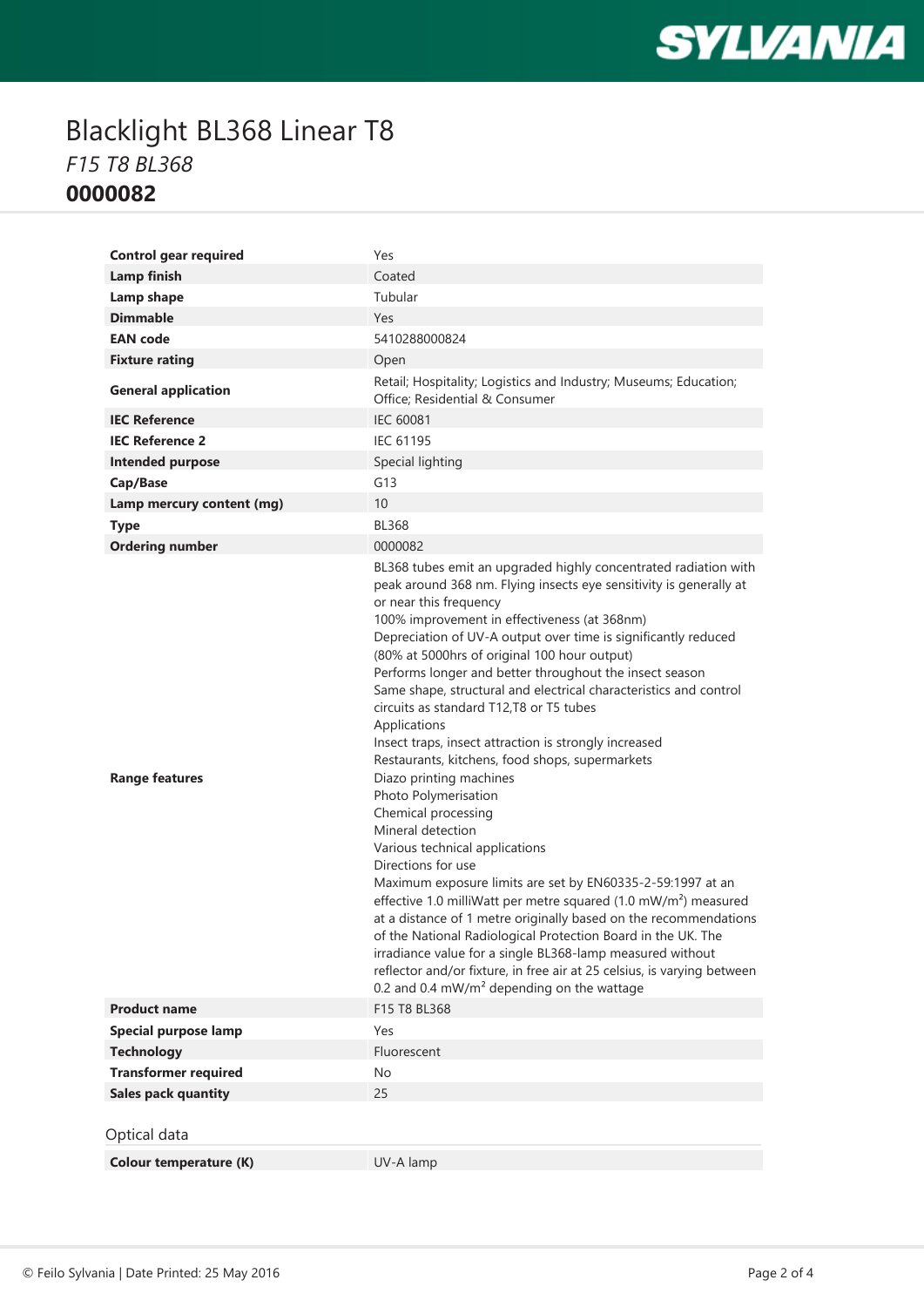

## Blacklight BL368 Linear T8 *F15 T8 BL368* **0000082**

| Electrical data                               |                       |
|-----------------------------------------------|-----------------------|
| Current (A)                                   | 0.31                  |
| Watt (Nominal) (W)                            | 15                    |
| Watt (Rated) (W)                              | 15                    |
| Voltage (V)                                   | 55                    |
|                                               |                       |
| Physical data                                 |                       |
| Max. Lamp Diameter (mm) - D                   | 26                    |
| Lamp Length (mm) - C/L                        | 451.6                 |
| Length base to base (mm) - A                  | 437.4                 |
| Length base to pin Min-Max - B                | 442.1-444.5           |
| Single packaging type                         | Box/Sleeve            |
| Weight (kg)                                   | 0.06                  |
| Outer package dimensions (L x W x H)<br>(cm)  | 48.00 x 15.50 x 15.00 |
| Single package dimensions (L x W x H)<br>(cm) | 45.20 x 2.90 x 2.80   |

#### **PHOTOMETRY**







### **TECHNICAL DRAWINGS**